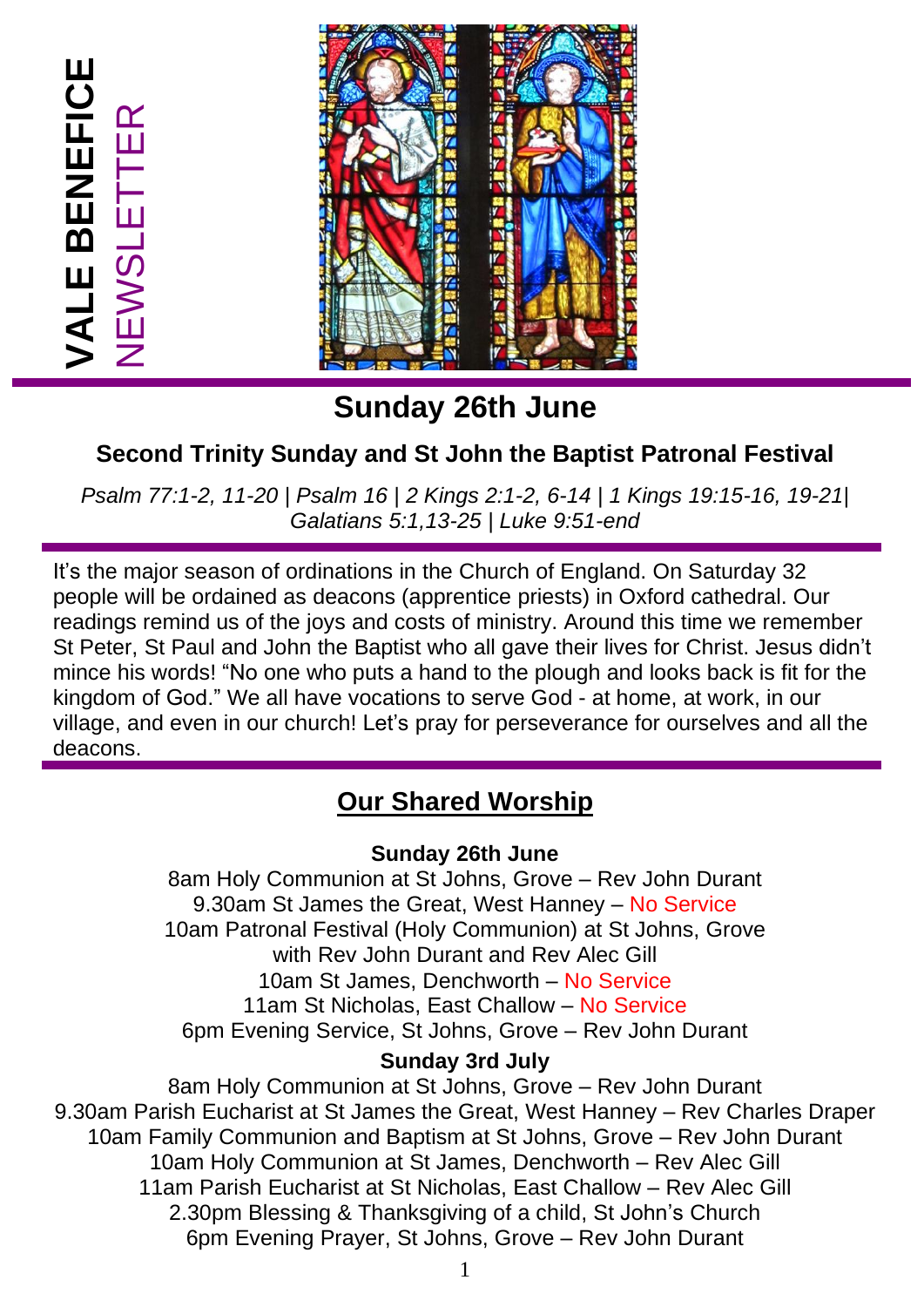## **BENEFICE NEWS**

**DENCHWORTH PCC** At our Denchworth PCC we agreed to replace the old yew tree in the churchyard with a new one; were pleased to hear that our financial situation is solvent and agreed to employ a treasurer; explore whether the organ be tuned and approved the Safeguarding and Data Privacy Policies.

**W.HANNEY PCC** At our Hanney PCC we heard reports about 1. finance and learned that will soon have a contact giving device; 2. children's work including a monthly family fun afternoon , 3. St James Primary school; 4. the gradual progress about improving the facilities in our church building ; 5. were pleased to hear that the roof will be inspected by a drone this week and the Clappers will be replaced this Tuesday; 6. were grateful to the Hanney Holy Mowers ; 7. hoped to organise some sort of Harvest Celebration around the end of September and 8. thanked everybody who took part in the very successful platinum Jubilee fayre.

**FOUNDATION GOVERNORS** There are vacancies for Foundation Governors in all our church schools in the Benefice as well as the new St John's Academy. A Foundation Governor needs to be interested in the Christian development of the school and pupils supporting the head and staff. The time commitment is about 6 hours a month.

**REPLACEMENT of FOOTPATHS around St John's Church** - now hoping it will start **on Monday 27th June** and will last for approx. 3 weeks. During this time part of the Church car park will be roped off for storage of materials, rubbish etc. There will also be no parking during the working day in the Church driveway to allow for deliveries and a safe working area. We will try and keep the two disabled parking spaces available, but we cannot always quarantee this. We apologise for any inconvenience this may cause.

**ST JOHN'S "FILM NIGHT"** (25th June). Join us for 'Murder on The Orient Express'. St John's Church Hall, 7:30pm. Free entry / donations welcome. Please bring your drinks/snacks with you. Some refreshments will be available on the night.

**ST JOHN'S "CHURCH PICNIC LUNCH** (26th June). BYO picnic. All welcome.

**ST John's Church Fete.** A Huge "Thank you" to all helpers, those donating items & those who plan to come & support this. We have wonderful donations for our Raffle from our community and from our local Grove shops. Thank you so much everyone. Please pray the weather is good! *Please bring any spare plastic bags for our stall holders to offer to customers to take their purchases away with them. Thanks.*

**ST JOHN'S CHURCH TODDLERS GROUP** on Wednesdays (term-time) is a wonderful opportunity to welcome and share Christ's love to parents and very young children. We praise God for the willing helpers who make this happen. From September we will need some one or several people to

- Take responsibility to organise the team
- Be present each week to give continuity
- Offer craft activities for the children

Please pray that the Lord will lead some people to serve him in in this mission field.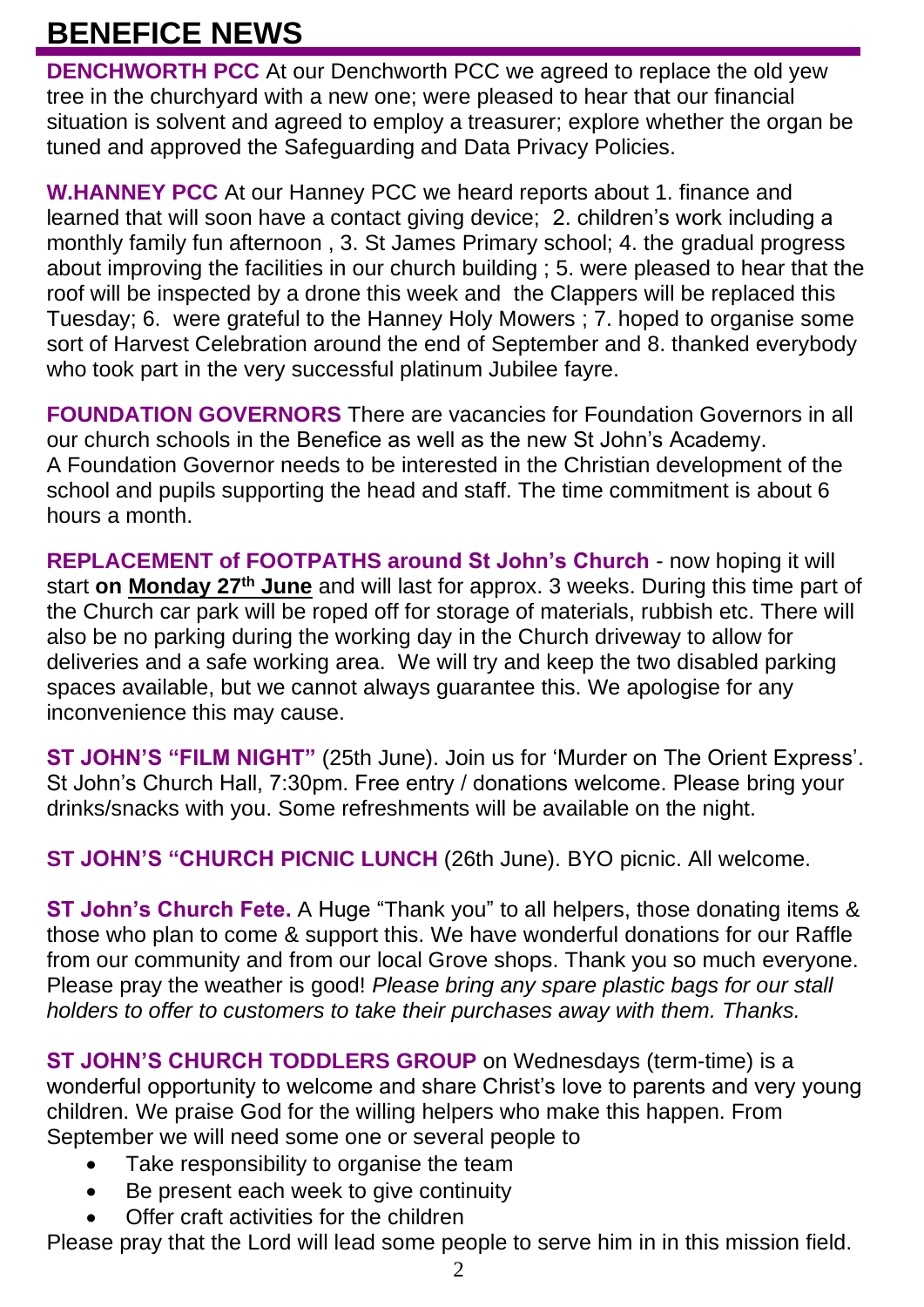**PRAYER REQUESTS** If anyone has specific prayer requests, please send confidentially to; [prayer@valebenefice.org.uk](mailto:prayer@valebenefice.org.uk)

**SATURDAY MORNING PRAYER MEETINGS** weekly (except the 2<sup>nd</sup> one of the month) in the St John's rooms, Grove. All welcome.

**BIBLE STUDY GROUP (Thursday afternoon)** This fortnightly group starts at 2pm in St John's Rooms. Next meeting: 7<sup>th</sup> July. Contact P & A Rich. Tel: 01235 411315.

**Grow FAMILIES** run FREE courses for parents and carers, providing strategies for dealing with the challenges of parenting for a calmer, happier family life. Find out more at: [https://www.growfamilies.co.uk/nurturing-programme-for-parents.](https://www.growfamilies.co.uk/nurturing-programme-for-parents)

**ST JOHN'S CE ACADEMY** New Primary CE School in Grove. Nursery & Reception places (2yrs +) on Wellington Gate development. Opening September 2023. Book onto one of our information events, search for St John's CE Academy, Grove on [www.eventbrite.com](http://www.eventbrite.com/) Visit [www.vale-academy.org/StJohnsCofEAcademy](http://www.vale-academy.org/StJohnsCofEAcademy)

**MAKE & BAKE for the under 5's.** Held every Tuesday (9.30am – 11am) at Cornerstone in Grove **during term time**. £2 per child, which includes activities, story time and drink. No need to book just turn up.

**GROVE LIBRARY "Rhyme time 2022"** Nursery rhymes, singing & movement for babies, toddlers & young children up to 5 years & parents/carers. (10.45am-11.15am) 12<sup>th</sup> July, 9<sup>th</sup> August, 13<sup>th</sup> September, 11<sup>th</sup> October, 8<sup>th</sup> November & 13<sup>th</sup> **December** 

**ARRANGE for the FUTURE (Part of the St Peter & St Paul Festival)** Wantage Parish Church embraces Sustainable Church Flowers. Sat. 25<sup>th</sup> June (10am–1pm). [https://wantageparish.com](https://wantageparish.com/) Tel:765196.

**WOMEN'S SOCIAL GROUP** will not be happening this Sunday 26th June but will be back on again on Sunday 17th July instead.

**CORNERSTONE NEWS** The **hot meal special** for June will be served on **Wednesday 29th** and will be Beef Bourguignon - please do book this in advance so we know how many to cater for. We are now serving **Cream Teas** (£4.25pp) available any time and also **Full Afternoon Tea** (£14pp) for which pre-booking is essential. We have a good selection of cards and gifts suitable to give to **teachers** as a thank you at the end of term, as well as cards for **passing exams and graduating.** For more information see us on Facebook or our website [www.cornerstonegrove.co.uk](http://www.cornerstonegrove.co.uk/)

**MILLBROOK PRIMARY SCHOOL "Summer Fete"** Sat 9th July (12 noon – 4pm). All Welcome.

**NEWSLETTER,** please send notices to; [news@valebenefice.org.uk](mailto:news@valebenefice.org.uk) by 10pm on a Wednesday. Only include personal information if you consent to it being published.